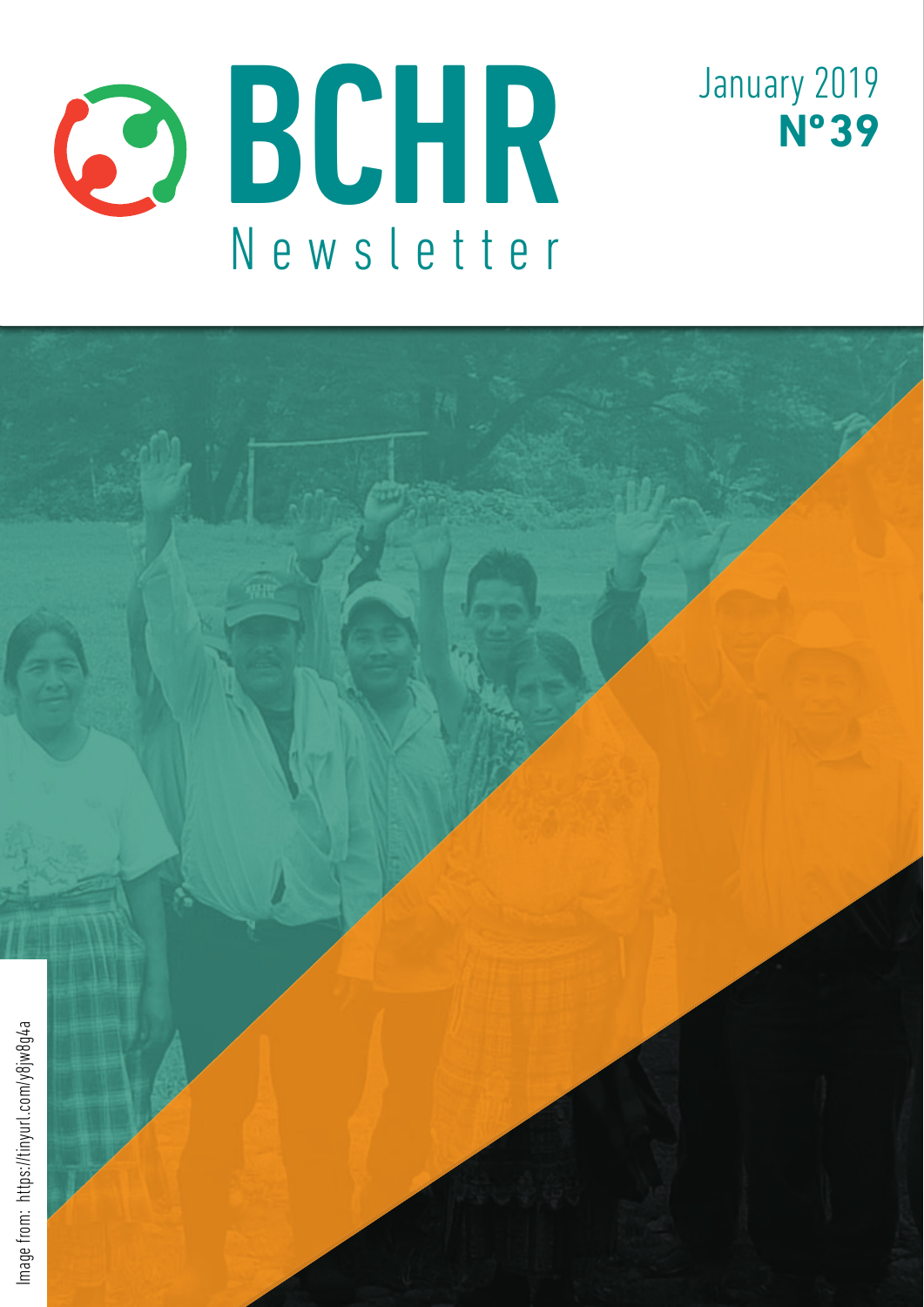# The BCHR Network

The BCHR Network is pleased to present the BCHR Update Newsletter, which provides a host of insights into the work of the network and its members. The main purpose of this newsletter is to a) share information about the work of the network and its members to a wider audience, and b) to strengthen co-operation and co-ordination between the network members themselves and with other interested parties.

- Click [here](http://www.networkbchr.org/) to learn more about the BCHR Network
- Click [here](http://www.networkbchr.org/#!join-the-network/c24vq) for a complete list of the BCHR Network members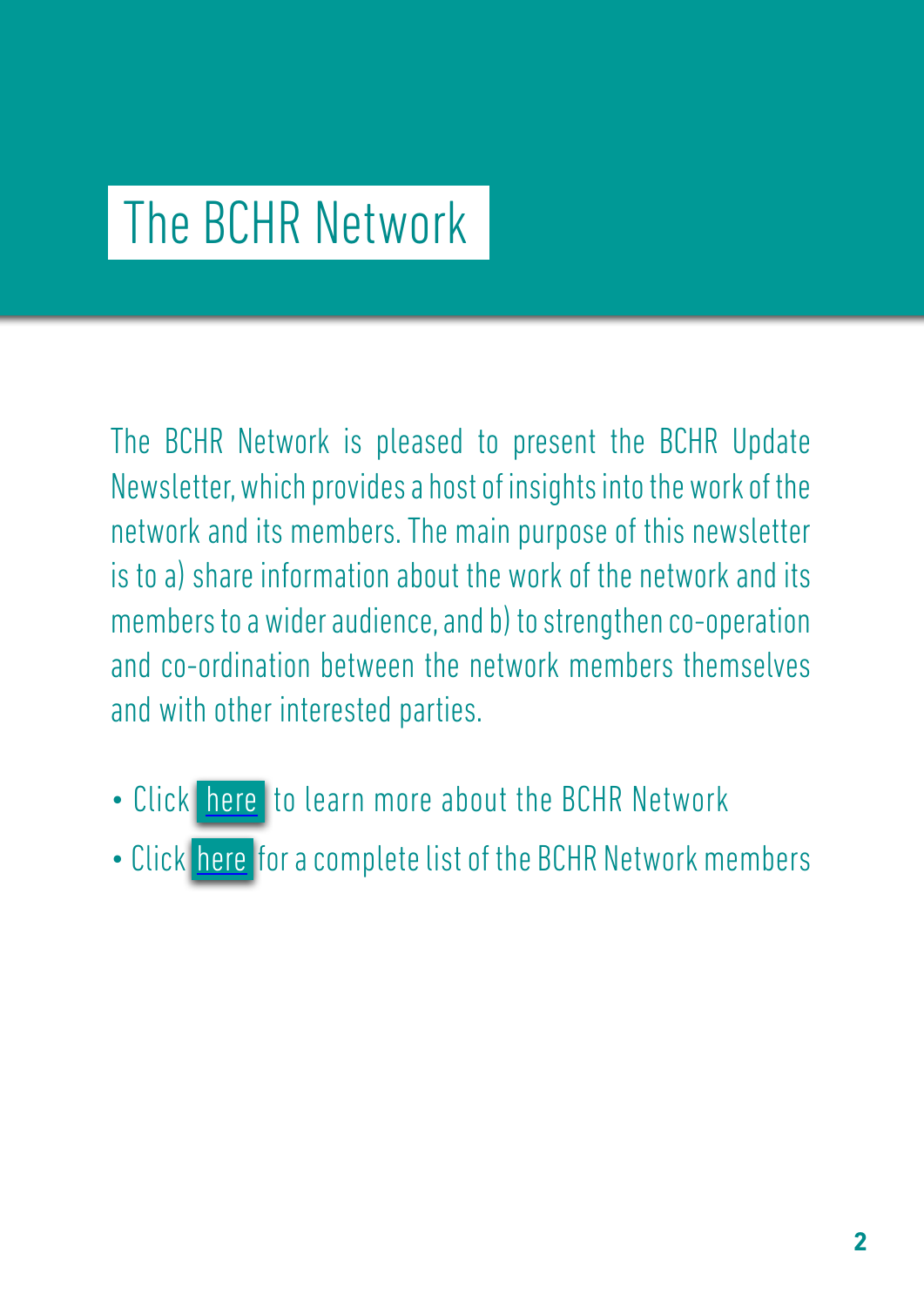# INDEX / Newsletter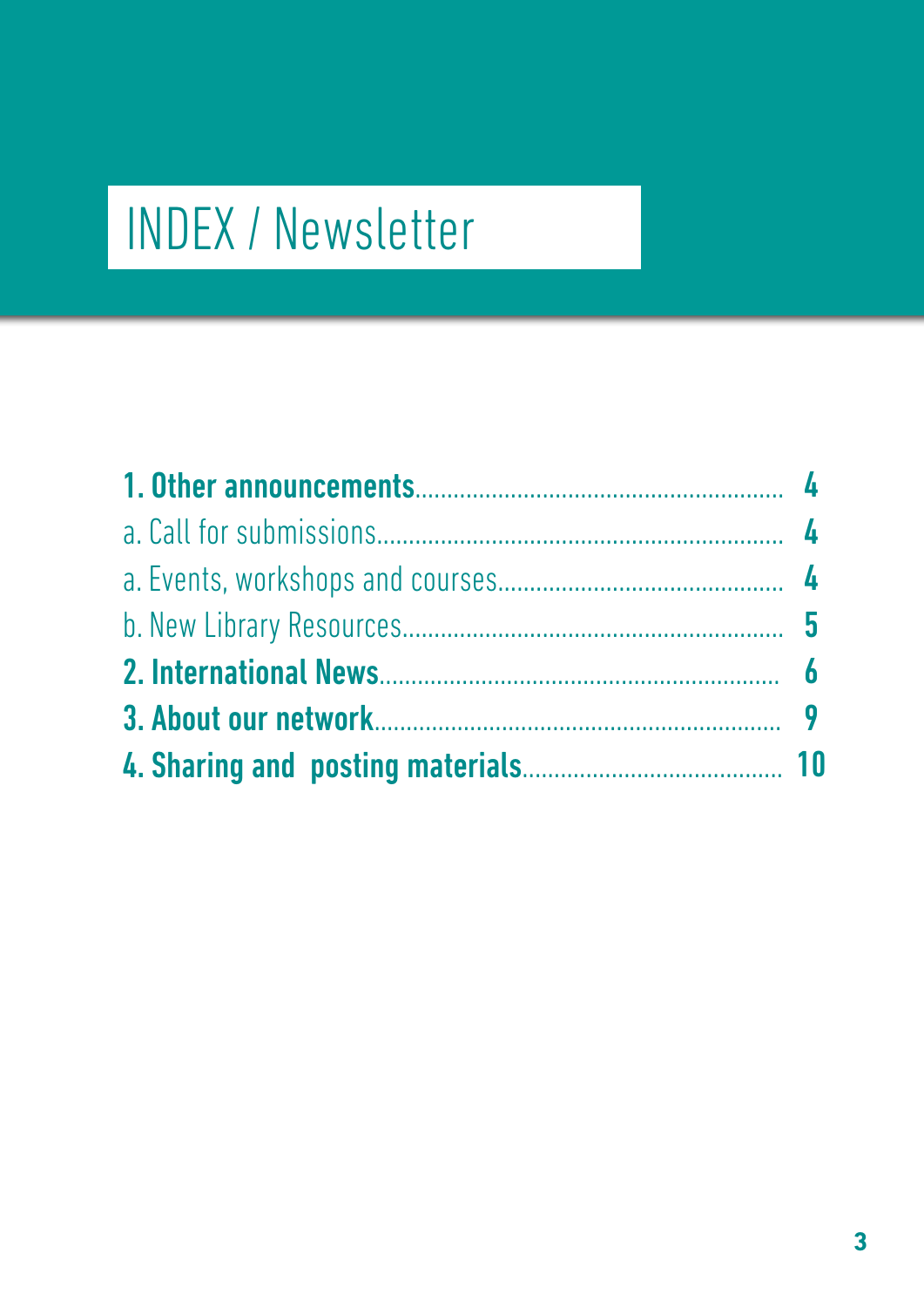# Other announcements

## A. CALL FOR SUBMISSIONS

## • Call for submissions: the relationship between private military and security companies and extractive industry companies from a human rights perspective in law and practice

**Date:** 17th January 2019 / **Place:** Washington, DC / online Environmental Peacebuilding Association The Working Group on Mercenaries has issued a Call for Submissions on PMSCs and the Extractive Industry. The Working Group on the use of mercenaries as a means of violating human rights and impeding the exercise of the rights of peoples to self-determination is mandated by the United Nations Human Rights Council (A/HRC/RES/33/4) to monitor mercenaries, mercenary related activities, and the activities of private military and security companies (PMSCs).

In July 2017, the Working Group convened an expert consultation entitled "private military and security companies in extractive industries – impact on human rights". In this context, the Working Group seeks the assistance of interested States, inter-governmental organisations, civil society organizations, experts, private companies and other stakeholders in elaborating its thematic report.

[Learn more](https://tinyurl.com/y7xy7h7q)

B. EVENTS, WORKSHOPS, AND COURSES • 2019 OECD Forum on Due Diligence Guidance in the Garment and Footwear Sector

Date: 13th - 14th February 2019

Place: Paris

The 2019 OECD Forum on Due Diligence Guidance in the Garment and Footwear Sector is taking place on 12-15 February 2019. Participation is by invitation only. If you would like to attend and have not received an invitation, please submit an application to participate in the Forum on the link provided below.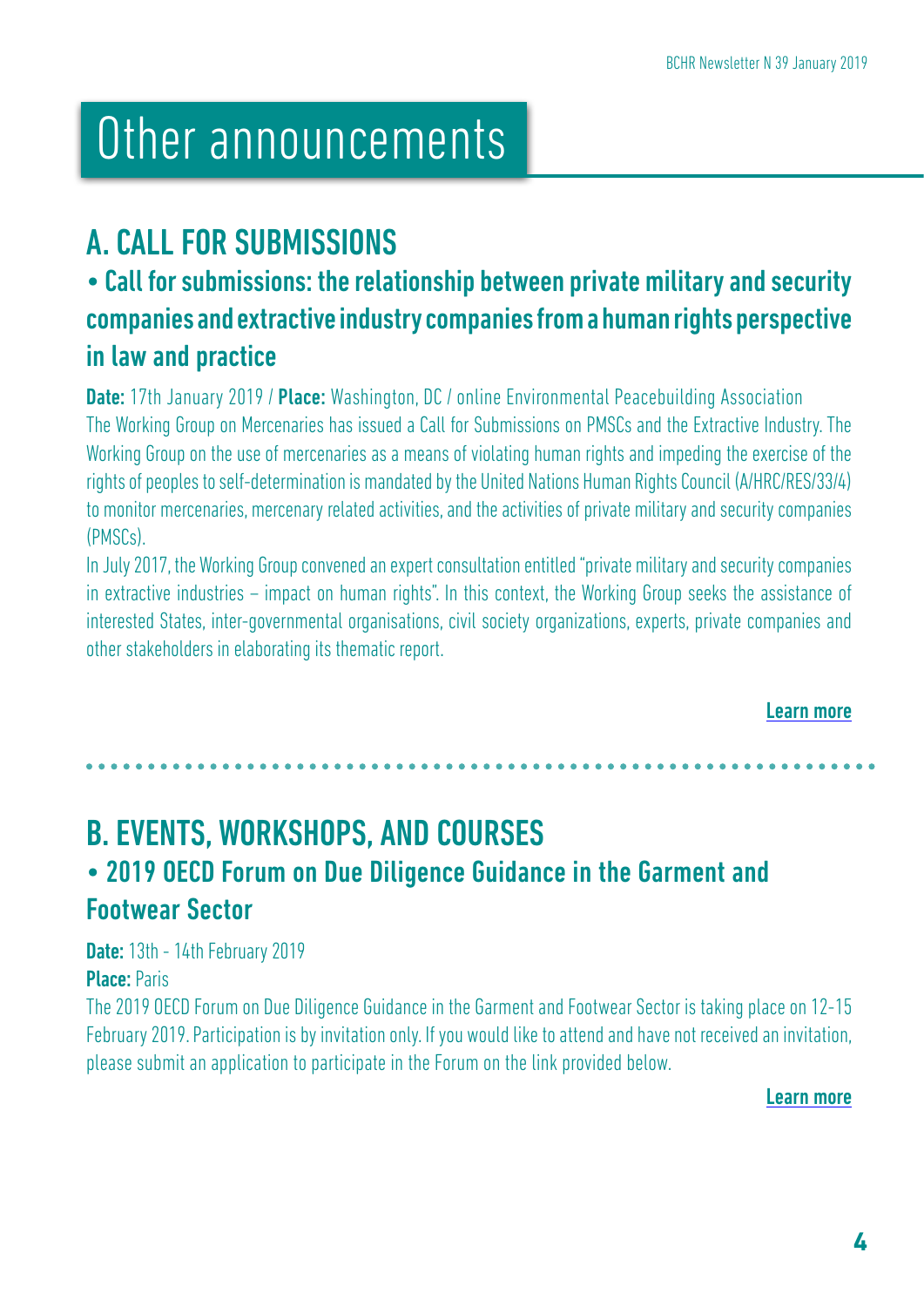## C. NEW LIBRARY RESOURCES

## • Un expert issues new guiding principles on economic reforms and human rights

#### Author: Enough Project

Human rights must be an integral component of policymaking to ensure economic reforms help advance societies, rather than hinder people's lives, said Juan Pablo Bohoslavsky, the Independent Expert on foreign debt and human rights. Bohoslavsky, published the Guiding Principles on Human Rights Impact Assessments of Economic Reforms to assist States, international financial institutions, creditors, civil society and others to ensure that economic policies are embedded in human rights.

## • Collective Protection of Human Rights Defenders: A Collective Approach to the Rightto Defend Human Rights

#### Author: Protection International

With the recent 20th anniversary of the UN declaration on Human Rights Defenders, much attention is currently focused on the indispensable work carried out by communities of human rights defenders across the globe. In this context, it is important to consider that human rights defenders do not usually work alone, but in groups, in association with others, in social movements, building collective networks and supporting each other



[Learn more](https://tinyurl.com/ybuc7ge7
)

#### [Learn more](https://tinyurl.com/y8jw8g4a)

## • Business and Human Rights: Current Issues

#### Author: Editors María Chiara Marullo – Francisco Javier Zamora Cabot.

The collective publication includes the contributions of twenty-one authors. It highlights the high valuation enjoyed by the Spanish legal doctrine in Italy, which joins the Italian one to advance into innovative treatments that lead to a better knowledge of the interdisciplinary field constituted by the existing relationship between companies and human rights.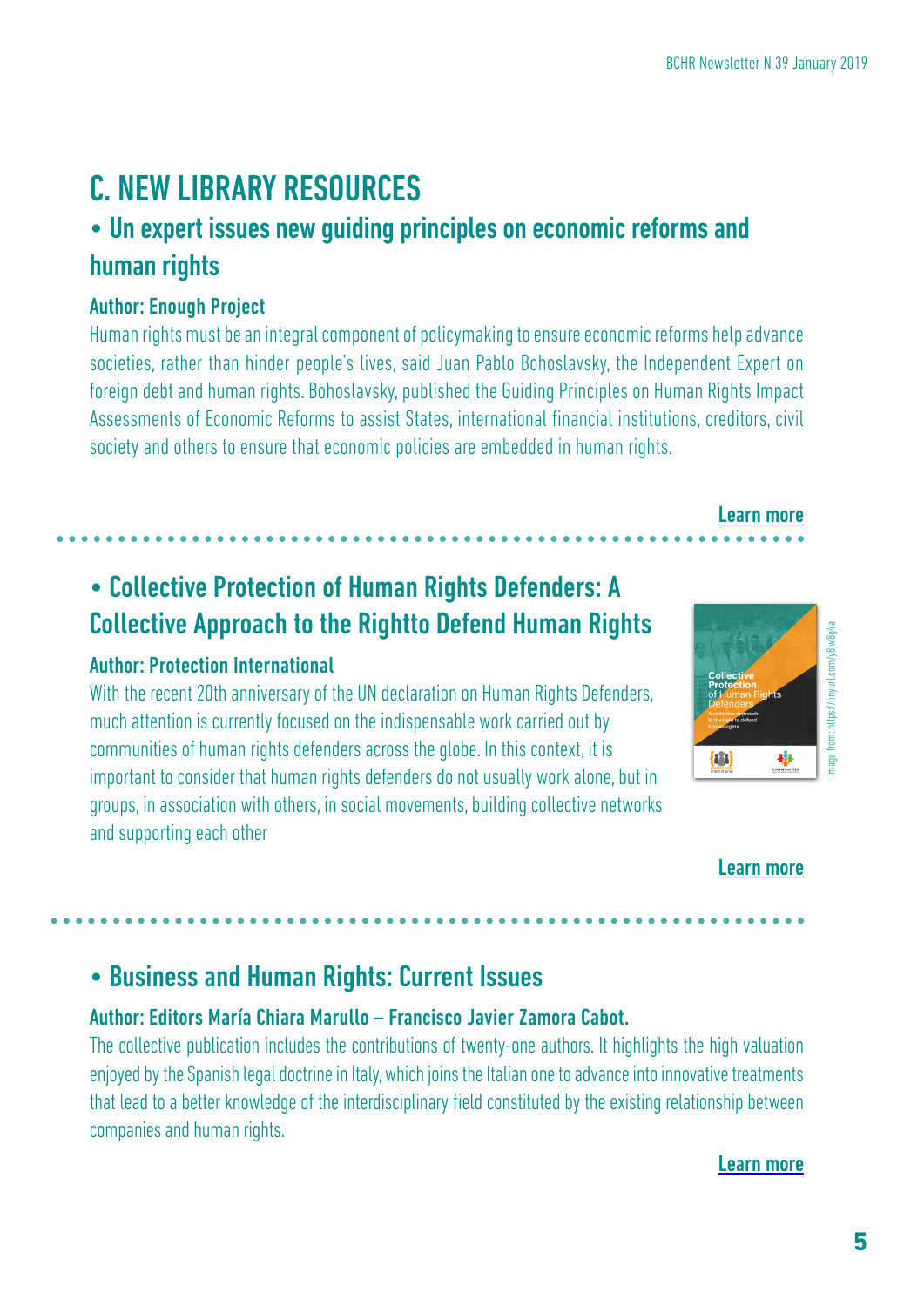# International News

### • Investigating DR Congo's Illegal Gold Trade

#### Date: 8th December 2018 / Source: DW

The conflict-ridden African nation is rich in gold  $-$  and gold smugglers, who are often linked to rebel groups. But tracing commercially available gold back to illegal mining operations is easier said than done. The current mood in the Democratic Republic of Congo (DRC) is tense. A general election finally took place after a two-year delay and the country is now holding its collective breath as it awaits the results. Meanwhile, armed groups in the north-east continue to take advantage of a weak government and meddle in the minerals trade. While they are not the primary cause of the ongoing violence, the conflict minerals have sustained the armed groups.

In the DRC's many artisanal mines, gold is both valuable and easy to find. So these armed groups will often try to find a way to get involved in the industry, mostly through forced labor or smuggling. As a result, the DRC does not fully profit from the gold mining industry. IPIS estimates that between 75 and 98 percent of the gold crosses the border into Uganda illegally.

[Learn more](https://tinyurl.com/y9hfg5ap)

## • The Story Of How Women Are Subjected To Violence In Indian Factories

#### Date: 2nd January 2019 / Source: Forbes

On January 1, 2019, women in the state of Kerala, India, have formed a 385-mile human chain "Women's Wall" in protest against communalism and gender discrimination. The protest was allegedly sparked by a row over access to a Hindu temple, Sabarimala shrine. However, gender discrimination in India has many faces and goes far beyond a denial of access to religious places

[Learn more](https://tinyurl.com/ya9vuxc5)

## • Green Advocates, IDI Develop New Tools to Hold Oil Palm Farmers Accountable for Environmental and Human Rights Violations

#### Date: 7th January 2019 / Source: Daily Observer

Green Advocates International (GAI) and Inclusive Development International (IDI) have developed new advocacy tools that would be used by local communities to hold oil palm growers accountable for environmental and human rights violations committed in Liberia.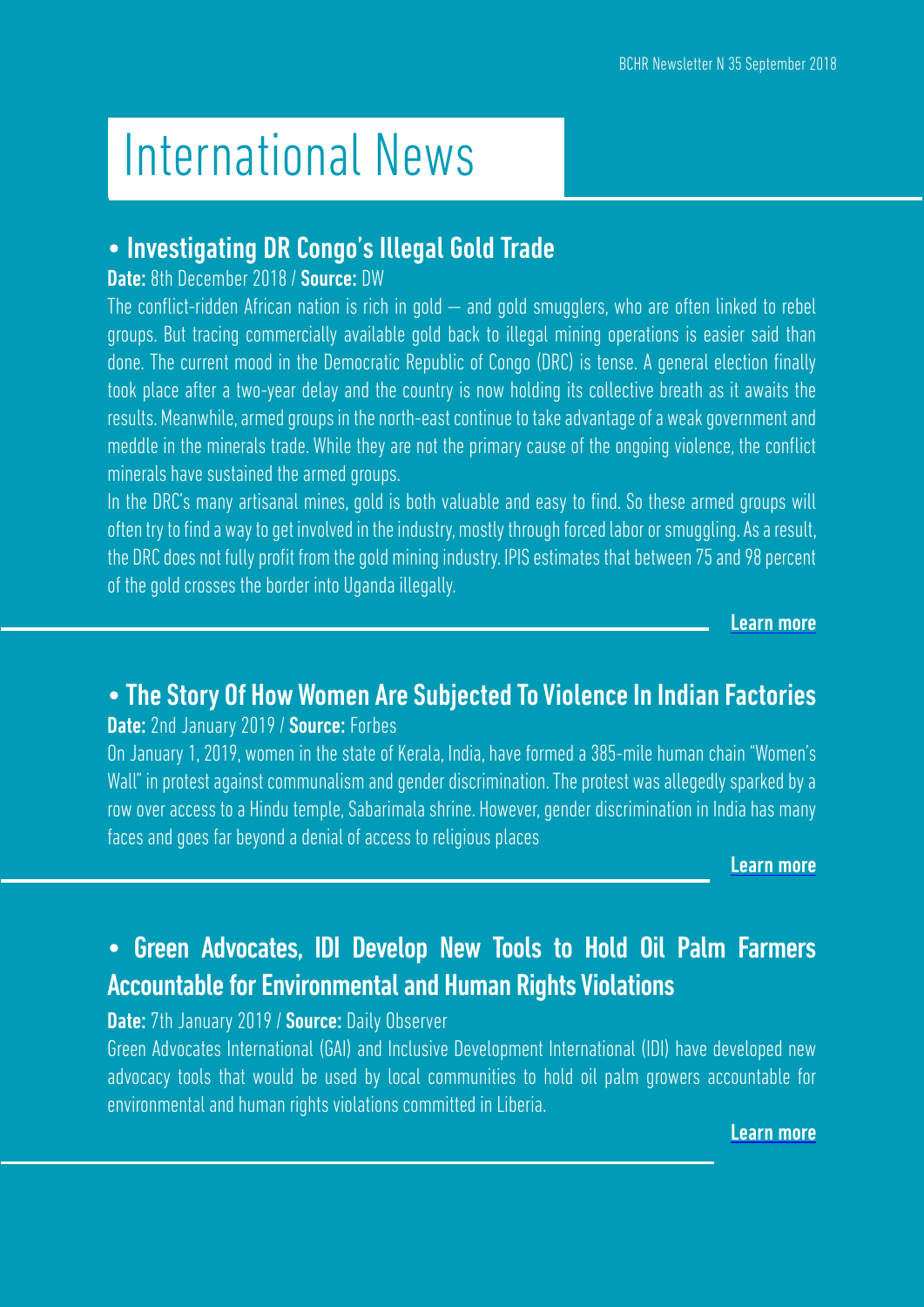### • UK Supreme Court Hears Landmark Case on Corporate Rights Violations

#### Date: 14th January 2019 / Source: RAID

On 15 and 16 January 2019, the UK Supreme Court will hear a case of crucial importance for victims of corporate human rights violations. The case, Vedanta Resources Plc and Another v Lungowe and others, is brought by leading human rights law firm Leigh Day on behalf of over 1,800 Zambian citizens who say Vedanta Resources, a UK company, and its Zambian subsidiary, Konkola Copper Mines Plc, polluted local water sources causing damage to their land and livelihoods.

[Learn more](
https://tinyurl.com/yayx2u9d)

### • Texwinca Holdings Ltd

**Date:** 17th January 2019 / **Source:** Council on Ethics - Norwegian Pension Fund The Council on Ethics recommended to exclude the company Texwinca Holdings Ltd from the Government Pension Fund due to an unacceptable risk of the company being responsible for systematic human rights violations. Texwinca is a Chinese company that produces yarn, knitted fabrics and garments. Texwinca owns 50 per cent of the shares in Megawell Industrial Ltd, making it that company's largest shareholder.

[Learn more](https://etikkradet.no/texwinca-holdings-co-2/
)

## • Employees of a Unilever tea plantation in Kenya turn to the UK Supreme Court in search of justice

#### Date: 18th January 2019 / Source: Redress

A case arising from the 2007 post-election violence in Kenya is being litigated in London, where over 200 victims who were living and working at the time on a tea plantation owned by a subsidiary of Unilever are seeking compensation from the company for the injuries and losses they suffered. The claim arises out of allegations that Unilever failed to protect their tea workers from the ethnic violence in 2007 at Unilever Tea Kenya Ltd.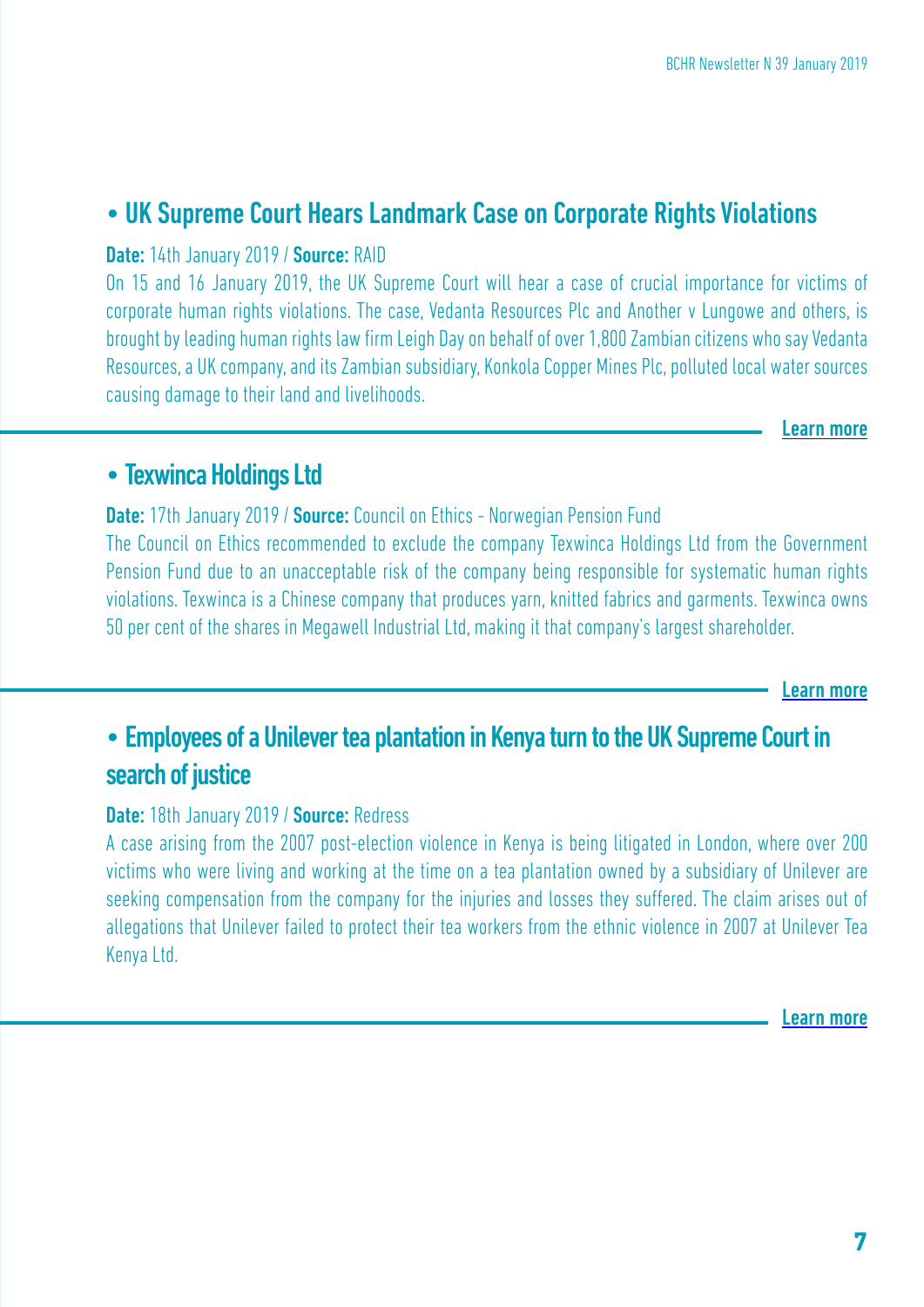## • Can Slave Labour Charges Against Canadian Company Be Heard in Court in Canada? Supreme Court of Canada Hears Arguments

Date: 23rd January 2019 /Source: Mining Watch

The Supreme Court of Canada is hearing an appeal by Nevsun Resources Limited (TSX: NSU/NYSE MKT: NSU) of lower court rulings that accusations against it regarding the use of forced labour at its Bisha mine in Eritrea should be heard in British Columbia, not Eritrea.

[Learn more](https://tinyurl.com/yamkddg3)

### • Displaced Villagers Urge Permanent Halt to Myitsone Hydropower Project

#### Date: 25th January 2019 / Source: Myanmar Times

Villagers displaced by the start of construction on the Chinese-funded Myitsone dam in Kachin State urged the government to cancel the project, which was halted in 2011 after widespread protests. "To permanently stop the Myitsone dam project and to be able to return to our original homes is the intention of the residents," the group of residents, calling themselves Mungchying Rawt Jat, said in a statement.

[Learn more](https://tinyurl.com/y9qnfql9
)

### • A Wake Up Call for the Cambodian Textile Industry

#### Date: 29th January 2019 / Source: Fashionating World

Though, a recent survey by UN initiative Better Factories Cambodia (BFC) indicates improving conditions in the country's garment factories, human rights violations demand new mechanisms for accountability and transparency in these companies. Hun Sen government and the international race to search the cheapest labor, have created an economy that forces Cambodians, especially women, to rely on these low-paying jobs that still expose them to rights violations.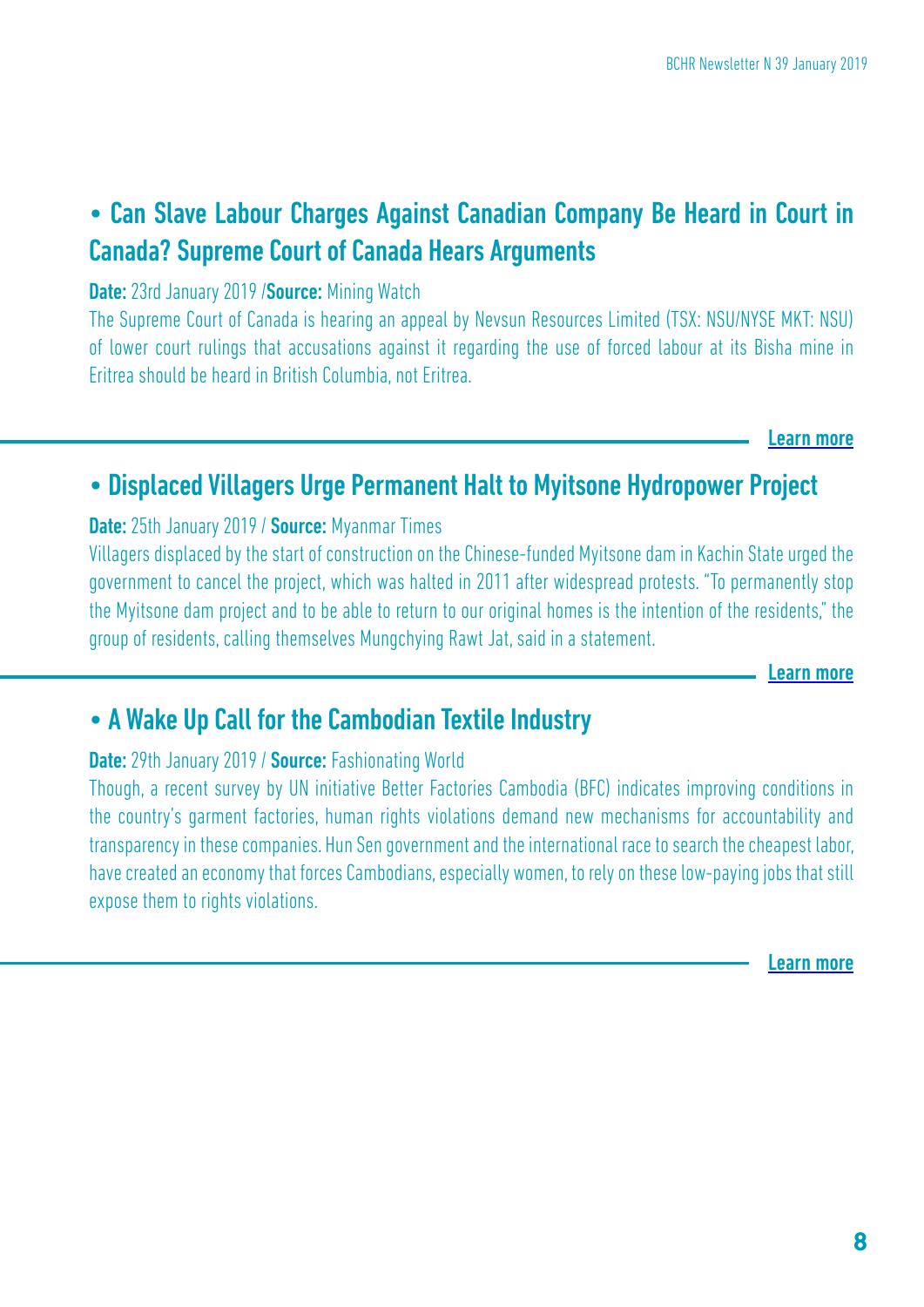# About our Network

The Network brings together researchers, practitioners and NGO members from various fields with the aim of researching and analysing the role of business in conflict situations reducing the human and people's rights violations and any other negative social and environmental impact as well as other adverse consequences. It also looks at the potential role of companies in relation to peace building.

The Network reflects upon the causes, dynamics and consequences of business involvement in armed conflicts and systematic state repression, as well as upon existing or potential responses to such involvements in light of the responsibilities of all concerned actors and ongoing international and local efforts to develop and apply appropriate initiatives and guidelines.

Visit: <http://www.networkbchr.org/>